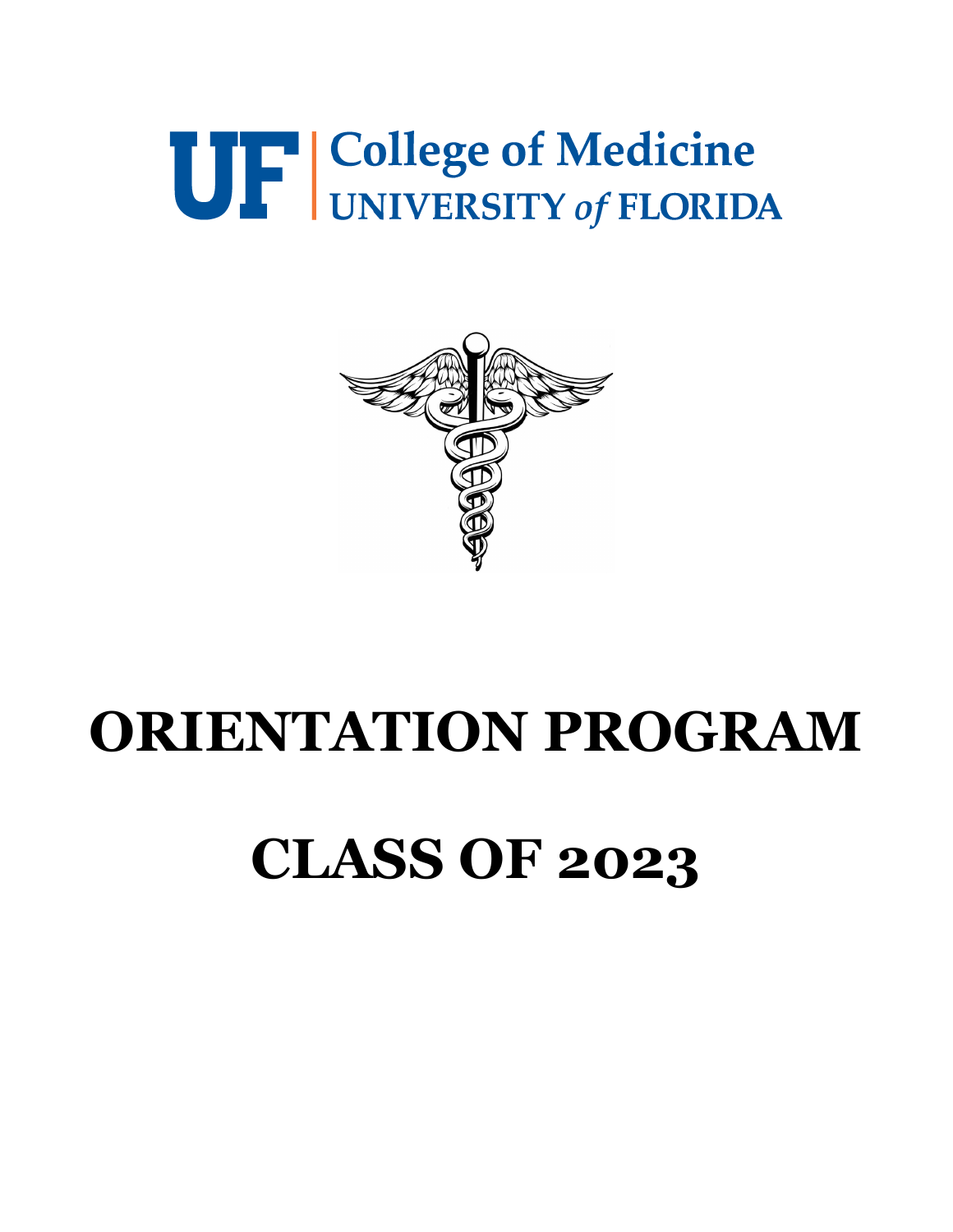### **Sunday, July 28, 2019**

| <b>TIME</b>     | <b>ACTIVITY</b>                                                                    | <b>LEADER</b>                                                                              |
|-----------------|------------------------------------------------------------------------------------|--------------------------------------------------------------------------------------------|
|                 | <b>Significant Others</b><br>Orientation                                           |                                                                                            |
| 5:00 to 7:00 PM | <b>Scott Commons Atrium</b><br><b>Harrell Medical Education</b><br><b>Building</b> | <b>Beverly Dede, Ph.D.</b><br>Director, Office of Student<br>Counseling and<br>Development |
|                 | Dress - Business Casual<br>(Optional)                                              |                                                                                            |
|                 |                                                                                    |                                                                                            |

### **Tuesday, July 30, 2019**

| <b>TIME</b>     | <b>ACTIVITY</b>                                                                                                                                      | <b>LEADER/DISCUSSANT</b>                                                                                                 |
|-----------------|------------------------------------------------------------------------------------------------------------------------------------------------------|--------------------------------------------------------------------------------------------------------------------------|
| 5:00 to 8:00 PM | Meet and Greet Social<br><b>Cypress and Grove</b><br><b>Brewing Company</b><br>1001 NW 4 <sup>th</sup> Street<br>Gainesville, FL 32601<br>(Optional) | <b>Govind Kallumkal</b><br><b>Jourdan McKinnis</b><br><b>Patrick Rizk</b><br><b>Orientation Chairs,</b><br>Class of 2022 |
|                 |                                                                                                                                                      |                                                                                                                          |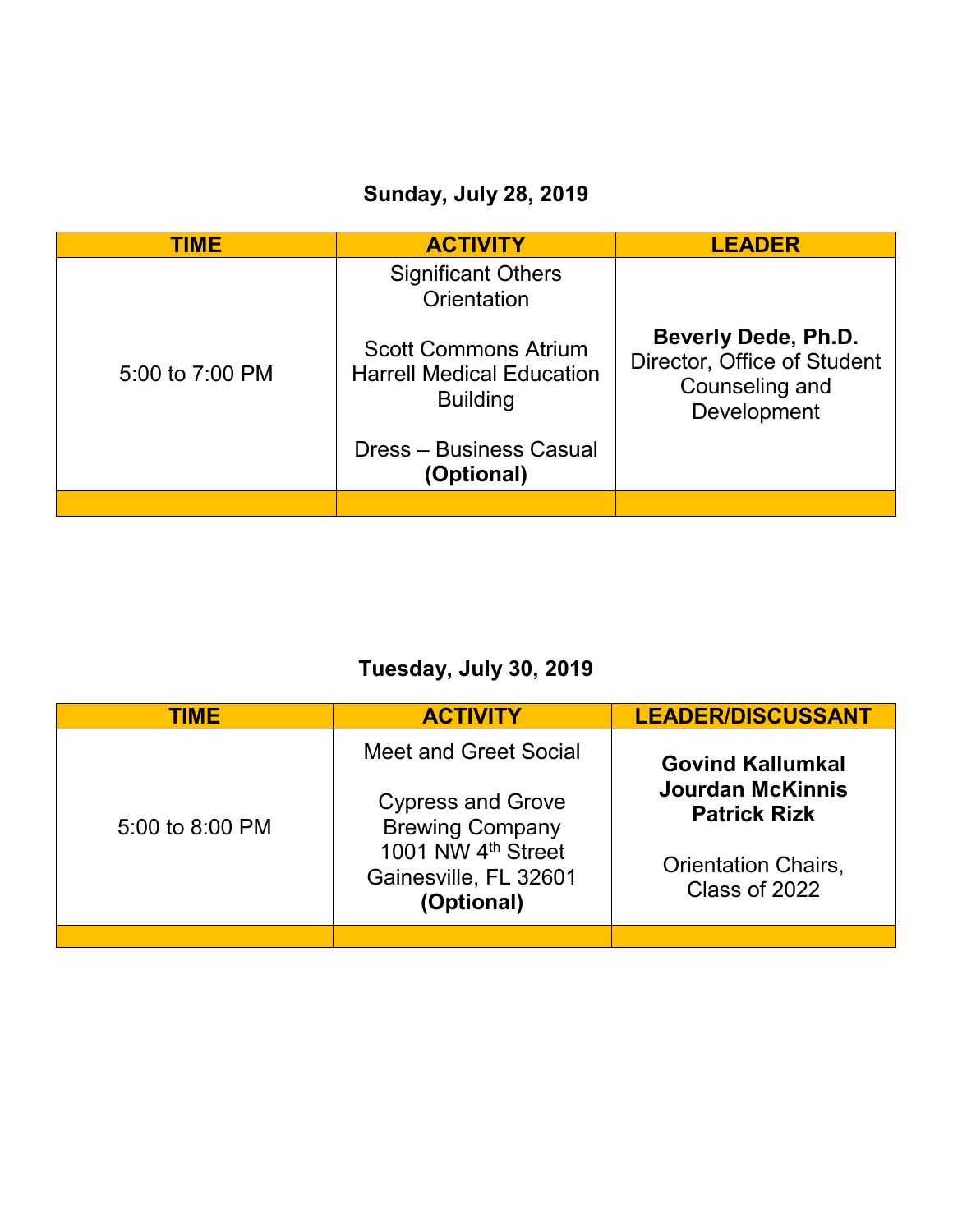#### **Wednesday, July 31, 2019**

#### **Location - South Learning Studio of the Harrell Medical Education Building Dress – Coat and Tie for the Men and Comparable Attire for the Women**

| <b>TIME</b>          | <b>ACTIVITY</b>                                                                  | <b>LEADER/DISCUSSANT</b>                                                                                                                                                                                                                                                                                                        |
|----------------------|----------------------------------------------------------------------------------|---------------------------------------------------------------------------------------------------------------------------------------------------------------------------------------------------------------------------------------------------------------------------------------------------------------------------------|
| 7:30 to 8:00 am      | Registration                                                                     | Office of Student Affairs &<br>Registration                                                                                                                                                                                                                                                                                     |
| 8:00 to 8:30 am      | Review of the HMEB                                                               | <b>Chad Roth, Building Manager</b>                                                                                                                                                                                                                                                                                              |
| 8:30 to 8:45 am      | Dean's Welcoming Remarks                                                         | J. Adrian Tyndall, M.D.<br><b>Interim Dean</b>                                                                                                                                                                                                                                                                                  |
| 8:45 to 9:30 am      | Class of 2023: Embracing Diversity                                               | <b>Juliet Hill and Danielle Thomas</b><br>Director and Co-Director, Office<br>of Admissions<br>Jay Lynch, M.D.<br><b>Assistant Dean for Admissions</b><br>Donna Parker, M.D.<br>Associate Dean, Office for<br>Diversity and Health Equity<br>Michelle Jacobs, M.D.<br>Assistant Dean, Office for<br>Diversity and Health Equity |
| 9:30 to 10:00 am     | Class Photo - ARB Courtyard<br>(HMEB Atrium if inclement weather)                |                                                                                                                                                                                                                                                                                                                                 |
| 10:00 am to 12:00 pm | Fitting for White Coats and<br><b>Individual Photos</b><br>South Learning Studio |                                                                                                                                                                                                                                                                                                                                 |
| 12:00 to 12:30 pm    | <b>Special Presentation by Medical</b><br><b>Alumni Association</b>              | Mark Michels, M.D., Class of<br>1985<br>President, Alumni Association                                                                                                                                                                                                                                                           |
| 12:30 to 1:30 pm     | LUNCH (provided by Office of<br>Student Affairs) and Class of 2022<br>Video      |                                                                                                                                                                                                                                                                                                                                 |
| 1:30 to 2:00 pm      | <b>Break</b>                                                                     |                                                                                                                                                                                                                                                                                                                                 |
| 2:00 to 3:00 pm      | <b>Universal Precautions: Staying Safe</b><br>in Medical School                  | <b>Patrick Duff, M.D.</b>                                                                                                                                                                                                                                                                                                       |
| 3:00 to 4:30 pm      | <b>Medical School 101</b>                                                        | Beverly Dede, Ph.D.<br><b>Program Director for Student</b><br><b>Counseling and Development</b><br>James Gorske, M.Ed.<br>Learning Resource Specialist                                                                                                                                                                          |
| 5:00 to 7:00 pm      | Dean's Welcome Dinner<br><b>HMEB - Scott Commons Atrium</b>                      | Host - J. Adrian Tyndall, M.D.<br>Interim Dean                                                                                                                                                                                                                                                                                  |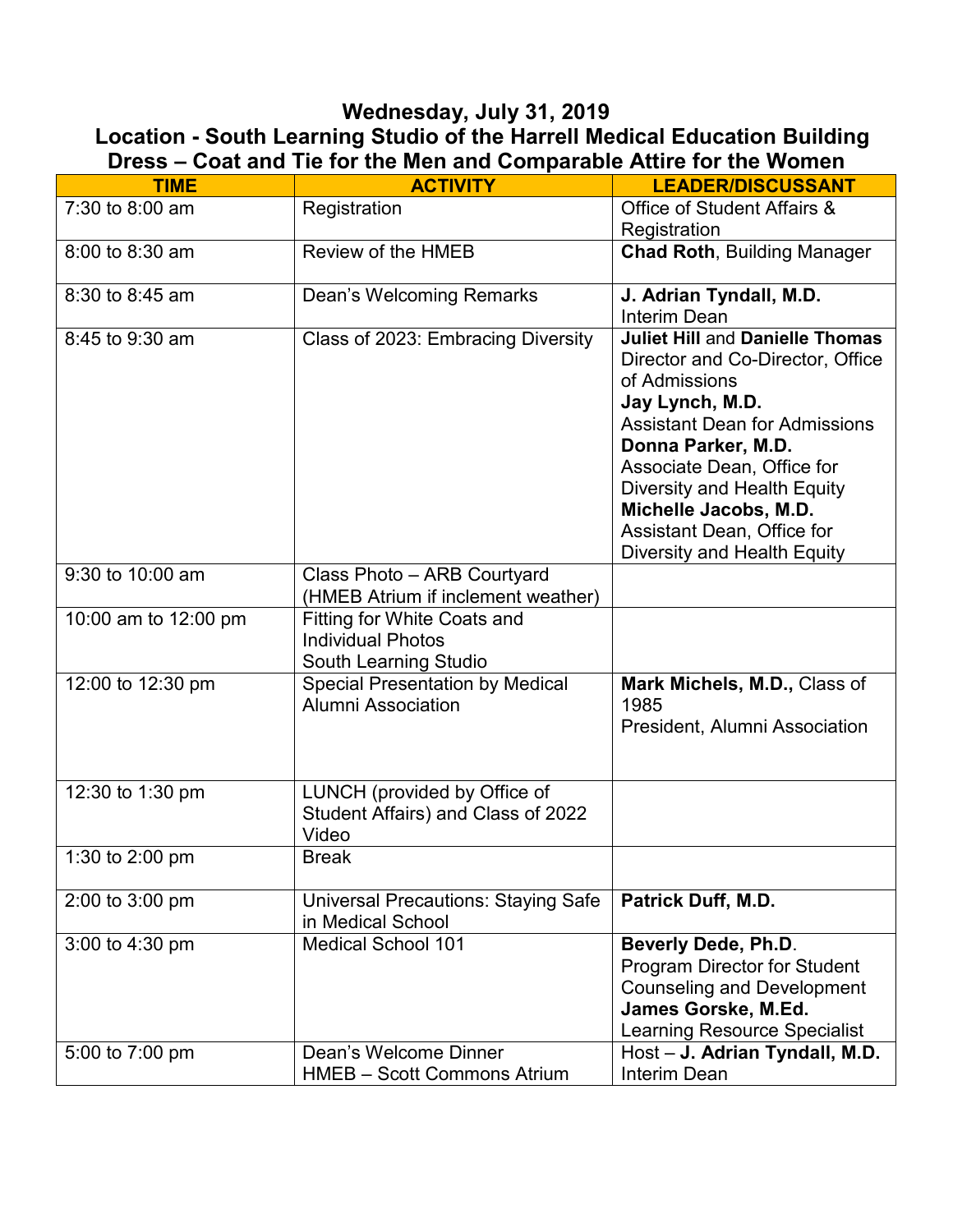#### **Thursday, August 1, 2019 Location – South Learning Studio of the Harrell Medical Education Building Dress – Casual**

| Prosa — Adada        |                                                                                                                                  |                                                                                  |  |
|----------------------|----------------------------------------------------------------------------------------------------------------------------------|----------------------------------------------------------------------------------|--|
| <b>TIME</b>          | <b>ACTIVITY</b>                                                                                                                  | <b>LEADER/DISCUSSANT</b>                                                         |  |
| 8:00 to 9:00 am      | Presentation of College of Medicine<br>Code of Ethics and<br><b>Review of Professionalism</b>                                    | <b>Patrick Duff, M.D.</b><br><b>Associate Dean for Student</b><br><b>Affairs</b> |  |
| 9:00 to 10:00 am     | Large Group Learning Exercise:<br><b>Professionalism Case Studies</b>                                                            | <b>Patrick Duff, M.D.</b>                                                        |  |
| 10:00 to 10:30 am    | <b>BREAK</b>                                                                                                                     |                                                                                  |  |
| 10:30 to 11:30 am    | Introduction to the Curriculum and<br><b>Team-Based Learning Exercises</b>                                                       | Joseph Fantone, M.D.<br>Maureen Novak, M.D.                                      |  |
| 11:30 am to 12:30 pm | LUNCH (provided by Office of<br><b>Student Affairs)</b>                                                                          |                                                                                  |  |
| 12:30 to 3:00 pm     | CPR Training - Group 1<br>(Acevedo - Livingston)<br>South Learning Studio                                                        | <b>Jason Hansen and CPR</b><br><b>Training Staff</b>                             |  |
| 3:00 to 5:30 pm      | CPR Training - Group 2<br>(Locey - Zhang)<br>South Learning Studio                                                               | <b>CPR Training Staff</b>                                                        |  |
| 12:30 to 5:30 pm     | <b>Concurrent Sessions</b><br>IT (North Learning Studio)<br>$\bullet$<br>Financial Aid (Room 340)<br>Tours*                      | <b>Student Leaders</b>                                                           |  |
| 7:00 to 9:00 pm      | Wine and Cheese Reception<br>The Warehouse Restaurant and<br>Lounge<br>502 S. Main Street<br>Gainesville, FL 32601<br>(Optional) | <b>Orientation Chairs</b>                                                        |  |

**\* 10 to 15 students will be in each tour group, and the tour will include:**

**Anatomy laboratory A-V checkout office Bookstore Harrell Medical Education Building (simulation rooms, small group rooms, lounges, administrative offices) Hospital Food Court Library Mailroom and post office Maren Reading Room North Tower – UF Health South Tower – UF Health UF Heart and Vascular and Neuromedicine Hospital Student Health Center - Dental Tower Student parking – commuter lot Sun Terrace Testing Center – Communicore Building**